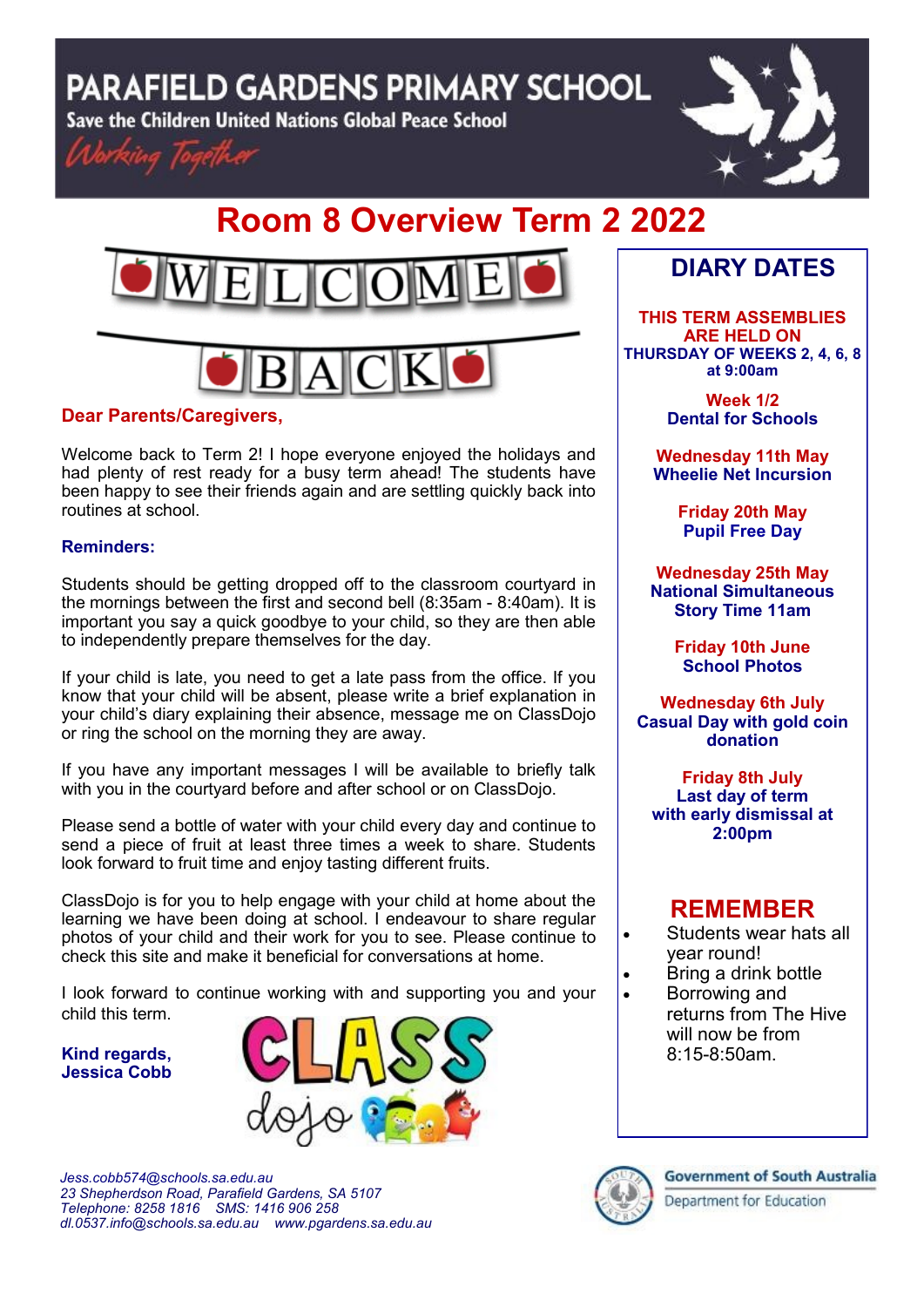#### **Term 2 Curriculum Overview Reading**

Reader bags will be sent home this term with Take Home readers (for the older students), or Oxford sight words and Phonics books (for the younger students). Take home readers will be changed according to the needs of your child. Please take time to sit with your child to practise and help them become familiar with words/text and sight words each night.

To help your child's comprehension of the book they are reading, talk to them about the book. You can also ask questions such as:

- Who is in the book? (characters)
- Where is the story taking place?
- What's happening in the book? and Why?

Children also learn when they make connections between what they read and what they know. One method parents can use to help during these shared reading times is called *think aloud.*  Following are the three ways to *think aloud:*

- Connect the book to your child's own life experience. (text to self).
- Connect the book to other books they have read. (text to text).
- Connect the book to big ideas lessons (text to world).

#### **Big Books**

As a class, I will be modelling reading with a number of different picture books during shared reading times. These lessons will focus on listening skills, questioning, predicting and vocabulary development.



#### **Jolly Phonics**

We will be continuing to use Jolly Phonics to learn the letter sounds. When your child brings home the Jolly Phonics song book please encourage and sing along with your child each day so they remember the actions and songs. The songs are available on You tube. Handwriting is a part of the Jolly Phonics activities to learn correct letter formation, pencil grip and finger spacing using multisensory writing tools and mediums.

#### **Library Borrowing**

As a class, we will be visiting and borrowing from the library each **Monday**. I ask that you please, make sure your child is returning books on time so that they have the opportunity to borrow new books to share with you each week.



#### **Numeracy**

We will be covering functional maths and its application in everyday situations. The teaching approach will depend on the students' individual skills and levels of understanding.

This term the focus will be on calendar, counting strategies, place value, measurement and time. Students will connect number names to numerals and quantities. We will be engaging in *Big Ideas in Number* games to support number recognition, subitising and value. Each day, students will complete their daily calendar to help with recognising days of the week, months of the year and significant dates.



This term we will also be focusing on measurement. We will be investigating length and capacity - identifying which objects are longer and heavier. We will also be looking at the basics of telling the time on analogue and digital clocks.

#### **STEM**

We will be working with Room 9 every Tuesday afternoon to complete different STEM challenges. These challenges will be based around different fairy tales and will be focussing on the students' skills around problem solving and teamwork. Students will explore this topic through hands-on activities, observations, experiments, comparisons and investigations.



#### **The Zones of Regulation**

This term we will be identifying what it means to be in the 'Red Zone'. We will be expanding the 'red zone' vocabulary, identifying triggers,

identifying appropriate tools to use when in the 'red zone' and role playing and practicing how to use these tools appropriately.